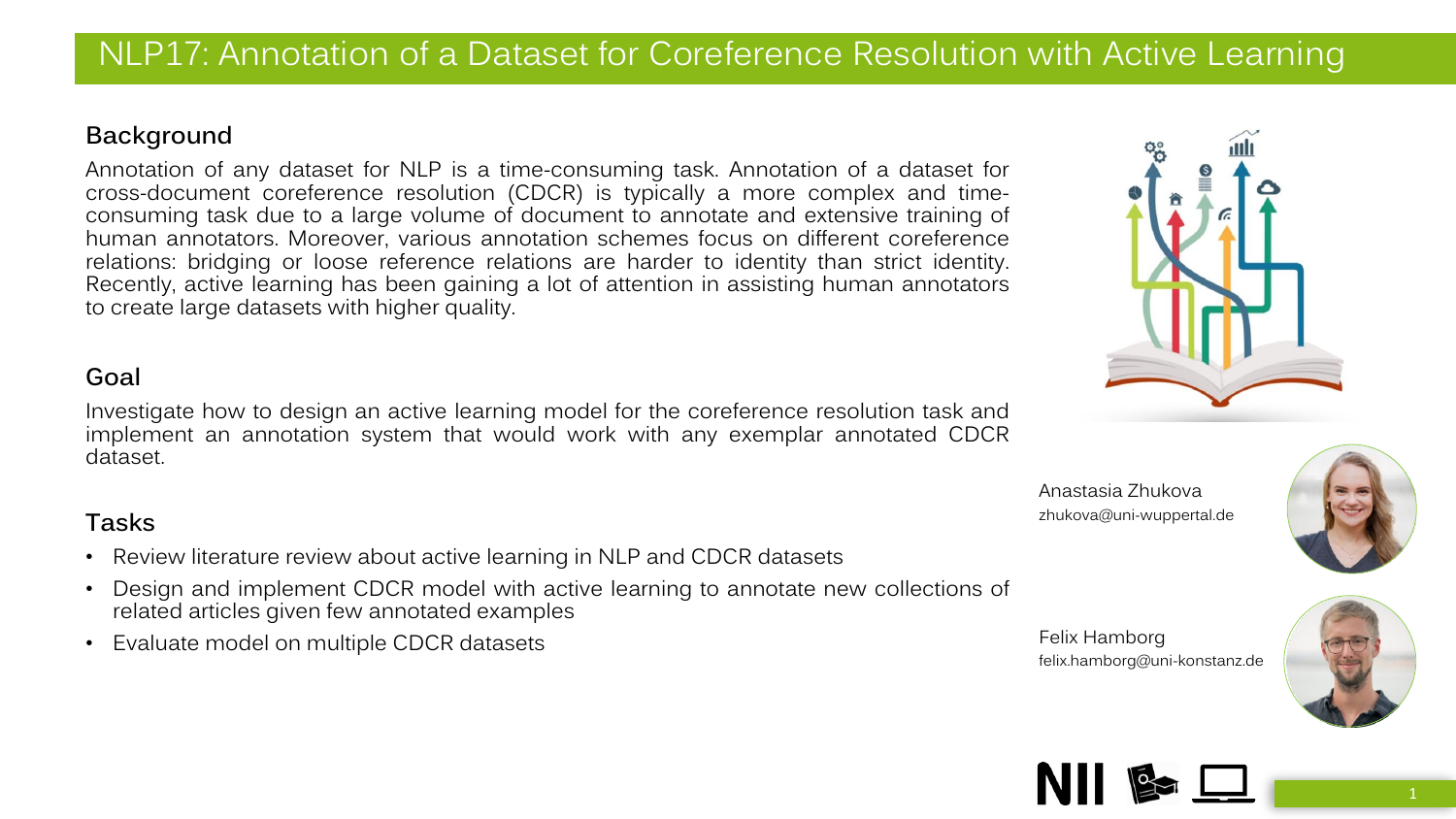## NLP18: Benchmarking Cross-document Coreference Resolution Models

#### **Background**

Cross-document coreference resolution (CDCR) is a research area in NLP that identifies chains of the mentions referring to the same actor, country, action, event, etc. across multiple related articles. A majority of the CDCR models are developed and trained on one single event-driven CDCR dataset. The most recent research on evaluation focuses on evaluating the existing CDCR models on other event-driven CDCR datasets. Unfortunately, the reported evaluations miss out the other CDCR datasets that focus, for example, on the concept-driven annotation schemes or mentions linked with more loose coreference relations.

#### **Goal**

Benchmark the most recent and state-of-art CDCR models on the CDCR datasets with various annotation schemes and tasks for CDCR.

#### **Tasks**

- Review the state-of-the art CDCR models and datasets
- Implement the publicly available code for the models into one benchmarking system
- Ensure the same input format for all datasets to evaluate
- Train and test the models on the same reproducible setup
- Evaluate the models on the CoNLL metrics







Jan Wahle wahle@uni-wuppertal.de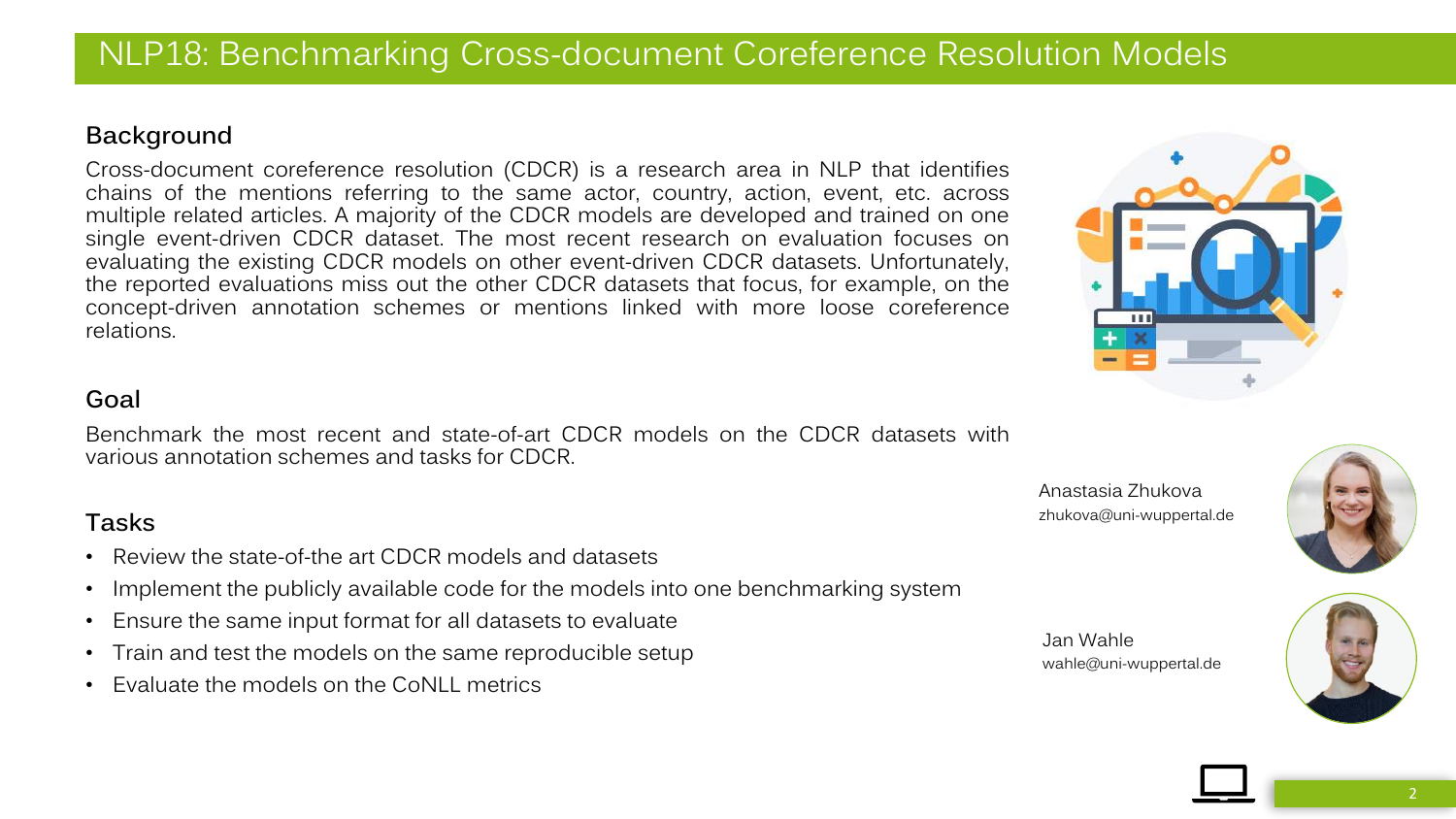#### **Background**

When reporting about events, journalists use different words to describe the same actors and entities, often based on personal or the outlet's political or ideological views. Identity coreference relations typically link mentions such as "Donald Trump" and "the president" that report about the true facts. On the contrary, loose coreference or bridging relations may convey bias, e.g., in "Donald Trump's 'Impulsive' Decision-making" a metonymy relation between "Trump" and "decision-making" frames Donald Trump as an impulsive person. Bias by word choice and labeling yield a non-objective reporting style and influences news consumers.

## **Goal**

Investigate types of coreference, bridging, and near-identity relations and derive how these relations convey facts or bias and influence news readers' perception of the information.

## **Tasks**

- Review literature review about 1) types of coreference, bridging, and near-identity relations, 2) which types of relations do the datasets for (cross-document) coreference resolution include or excluded from annotations.
- Explore how coreference and bridging relations influence in news readers' reasoning.
- Provide a recommendation for annotating coreferential mentions and their relations to identify cases of bias by word choice and labeling.













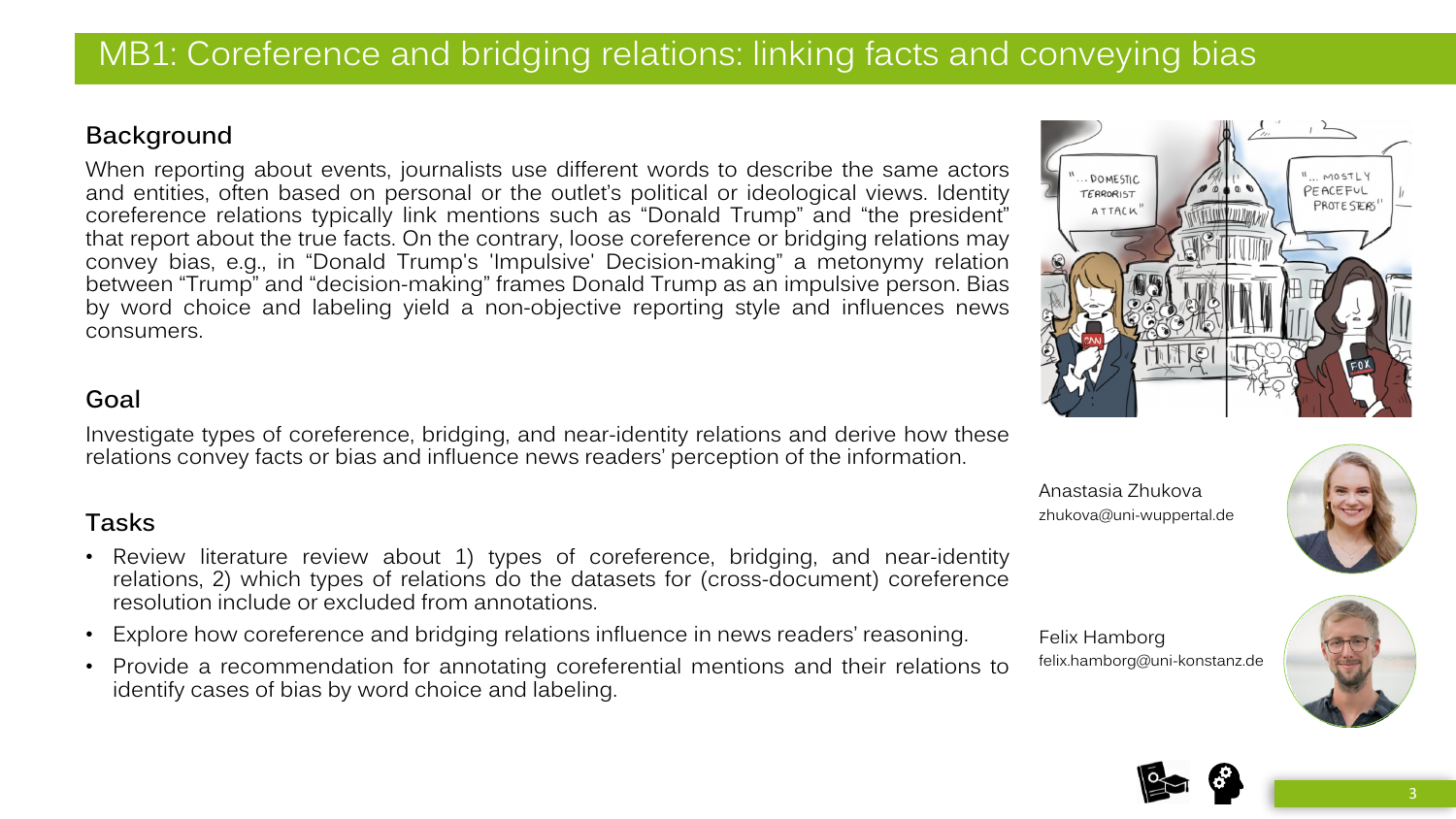### **Background**

Coreference resolution is a research area in NLP that identifies chains of the mentions of the same actor, country, action, event, etc. Cross-document coreference resolution (CDCR) identifies coreferential mentions across a set of articles and enables effective comparison of how often and in which wording news articles reported about entities or concepts. Although development of the CDCR models is a quickly advancing, very few research addresses effective visualization of the extracted and resolved mentions.

#### **Goal**

Expand and enhance a previously developed interactive visualization that enables exploration of the frequency, lexical diversity, and entity types of the identified concepts from related news articles of various political polarity.

## **Tasks**

- Enhance an interactive visualizing to enable news readers to quickly analyze the text content through the extracted mentions;
- Design and train a weakly-supervised classification model for entity type identification
- Design and train a classification model for news article polarity identification
- Visualize phrasing diversity of the resolved mentions





Felix Hamborg felix.hamborg@uni-konstanz.de

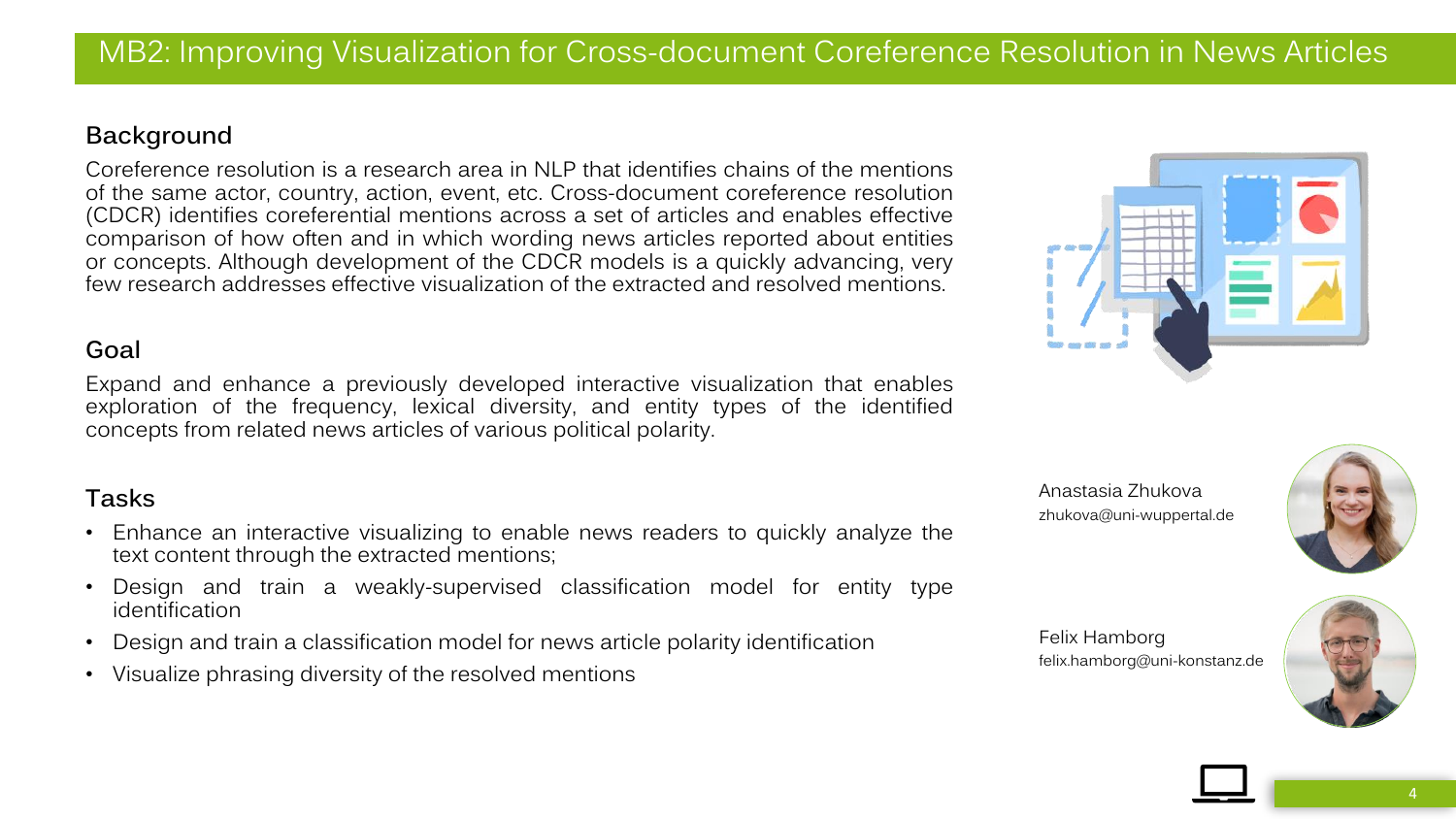## PA1: Annotation Tool for Creating Domain-specific Text Datasets

#### **Background**

Developing and training the NLP models requires annotated datasets to learn which tasks to perform. Such datasets, e.g., for named entity recognition, are created on general texts such as news articles or Wikipedia articles. Therefore, the models trained on such datasets fall short performing similar tasks on the texts from specific domains, e.g., chemistry or biology. Creation of a domain-specific dataset is required to train NLP models to learn patterns of these domains.

#### **Goal**

Develop a GUI for annotating and refining datasets for named entity recognition, text classification, and coreference resolution.

## **Tasks**

- Design a GUI that takes as input text document and optionally pre-annotated text excerpts and allows refining these excerpts and annotating new ones
- Provide two views: in-text annotation and the overview of all annotations
- Ensure reusable software architecture between all three annotation tasks

Anastasia Zhukova zhukova@uni-wuppertal.de



Norman Meuschke meuschke@uni-wuppertal.de

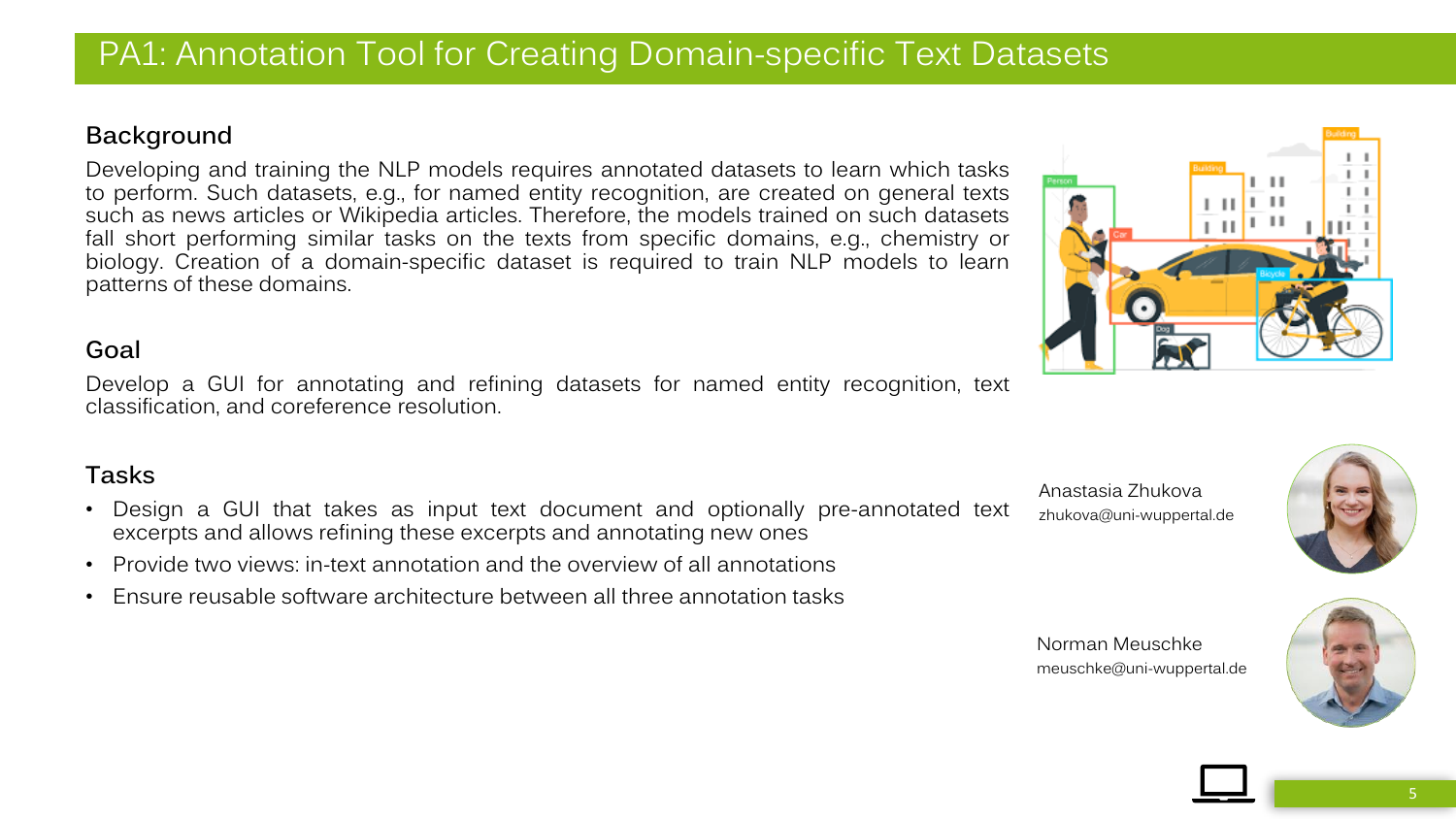# PA2: Domain-specific Named Entity Annotation

### **Background**

Named Entity Recognition (NER) is a task in NLP for extracting and classifying spans of text into a set of predefined entity categories, e.g., person, organization, country, and datetime. NER with general categories is hard to apply to such specific domains as biology, chemistry, or technology. Compared to models based on machine learning, the state-of-the-art NER models based on language models require smaller amounts of annotated data. Yet annotation even of small datasets is a time-consuming process for the untrained domain annotators.

## **Goal**

Design and develop an approach that 1) automatically identifies entity categories from a set of domain-specific texts, 2) annotates spans of these domain texts into these categories.

## **Tasks**

- Research literature about NER for domain-specific languages.
- Focus on fine-tuning of language models on unsupervised tasks.
- Identify which external resources can assist in bringing additional level of semantics to the domain data, e.g., Wiktionary.
- Use external resources and/or a small set of domain data to form learning objectives for named entity annotation







Norman Meuschke meuschke@uni-wuppertal.de

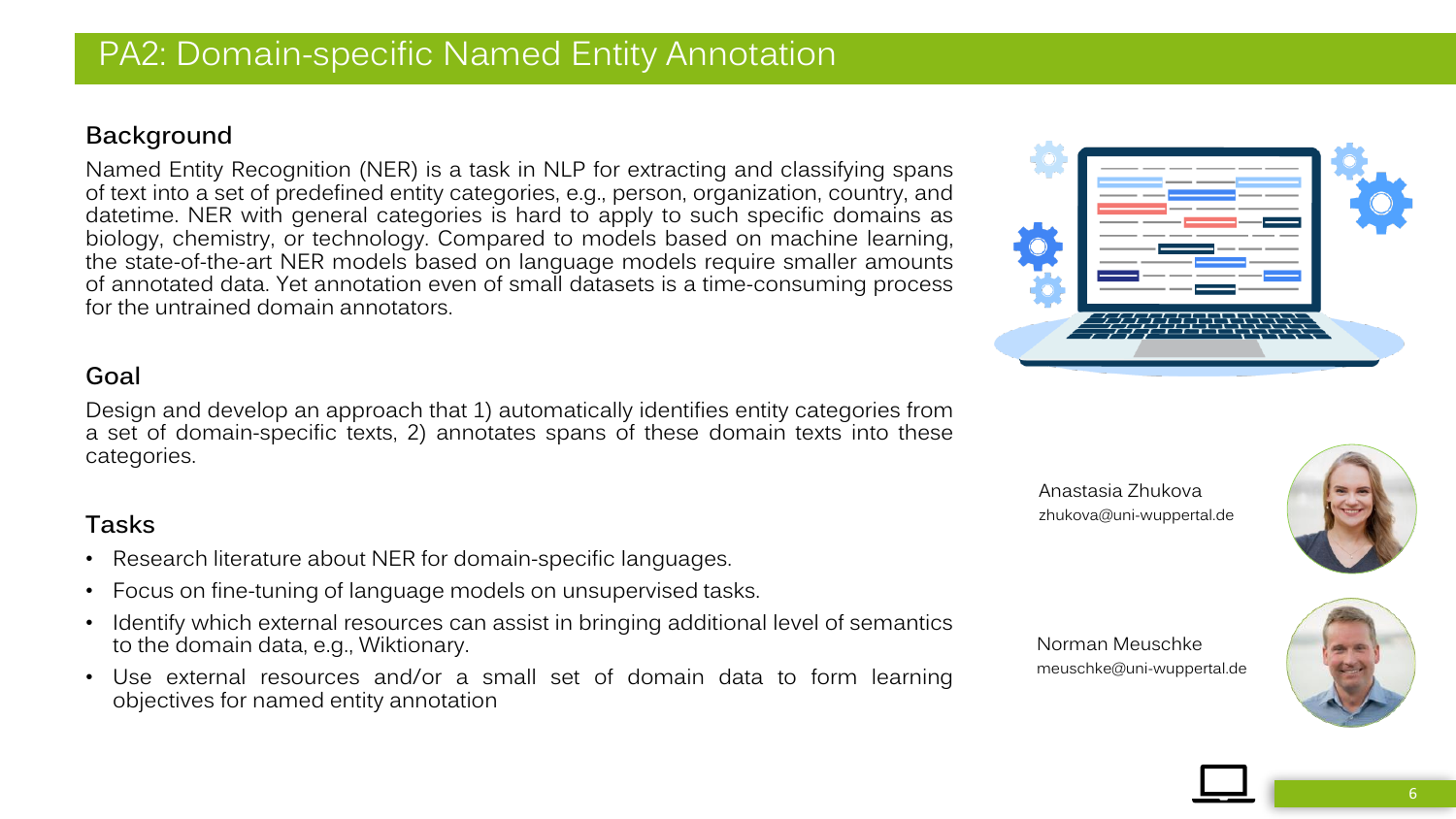## PA3: Acquisition of a Large Domain-specific Corpus for Fine-tuning of Language Models

#### **Background**

Language models (LM) learn probabilistic distribution of words in texts. In other words, LMs learn patterns, rules, and semantics of the language and allow reusing this learned knowledge in applications, e.g., text classification. LMs are trained on large general text collections such as news or Wikipedia articles and typically loose their accuracy and effectiveness when used in specific domains, e.g., technology. Finetuning of LM models with continuing training on the domain-specific corpora enables the LMs to capture relations that occur only in particular domains .

## **Goal**

Design, implement, and evaluate a system that collects text data from large open sources, e.g., Wikidata, given keywords of a specific domain of interest and performs fine-tuning of the state-of-art language models on various languages.

## **Tasks**

- Research a methodology to search and retrieve related information given keywords in large collections of text depending on the language of the keywords.
- Design and implement an approach to collect the domain-specific data.
- Fine-tune a state-of-the-art language model on the collected dataset and evaluate it on a direct task, e.g., classification



Anastasia Zhukova zhukova@uni-wuppertal.de



Jan Wahle wahle@uni-wuppertal.de